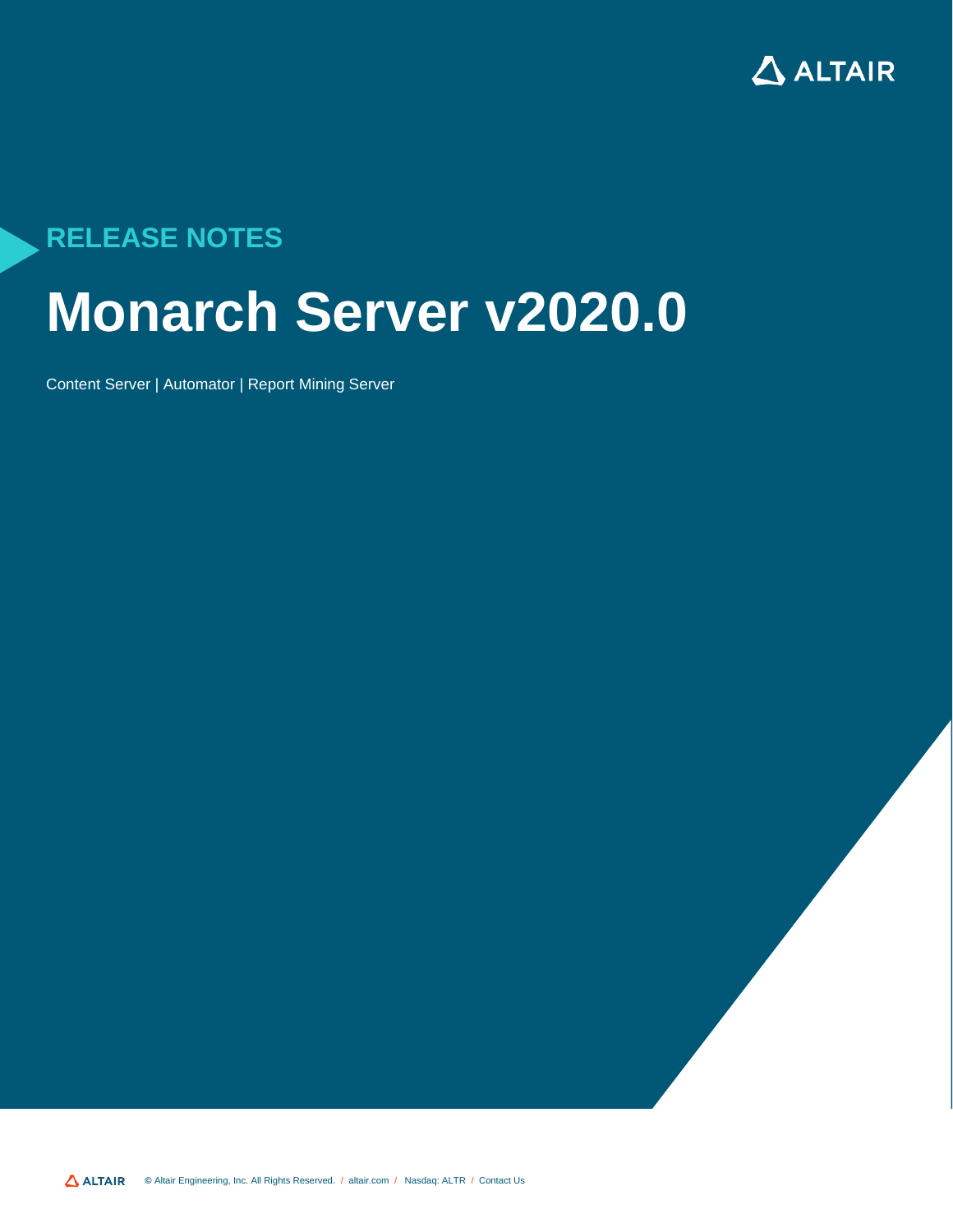

# **Table of Contents**

| 4.5.2. |  |
|--------|--|
| 4.5.3. |  |
| 4.5.4. |  |
|        |  |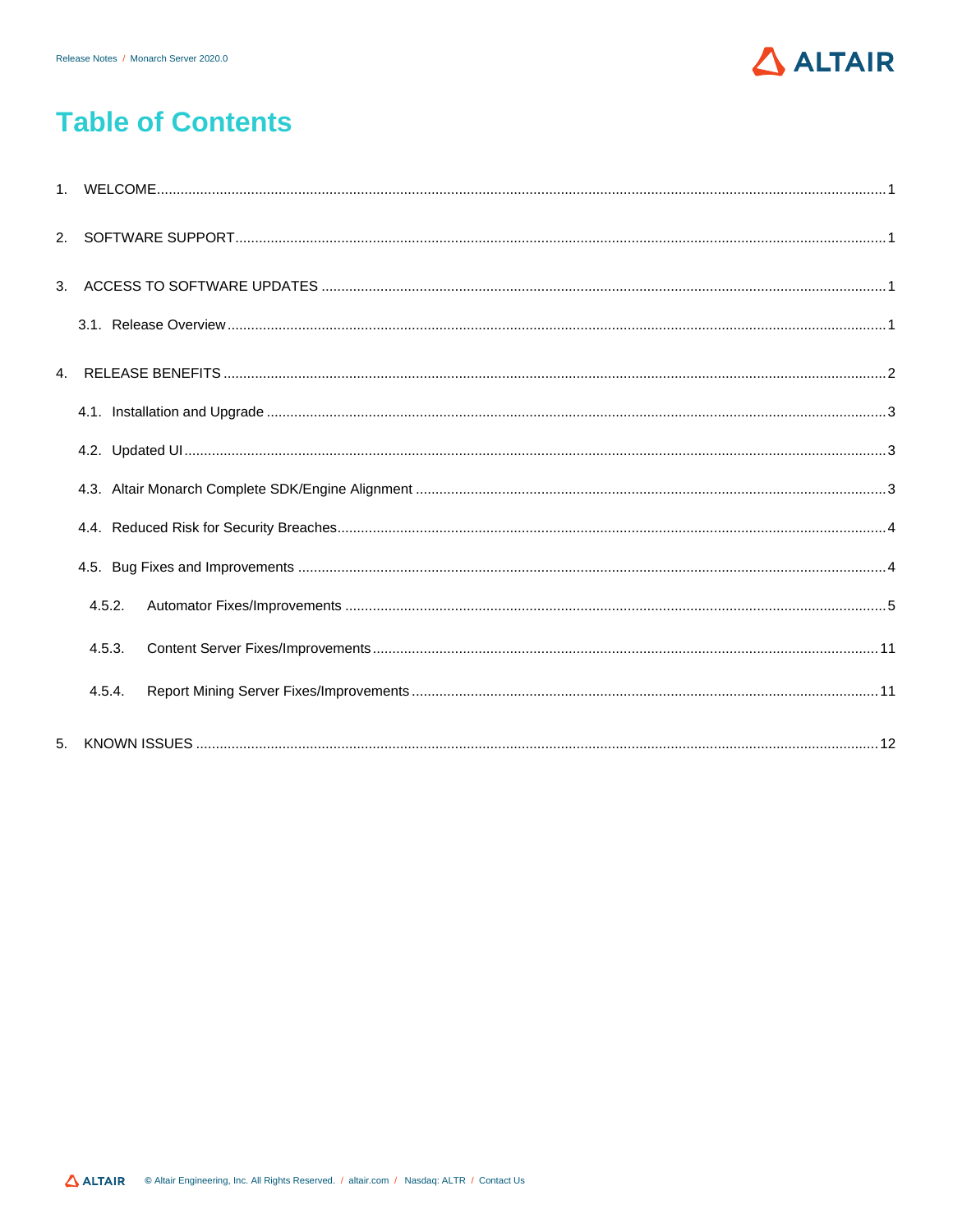

# <span id="page-2-0"></span>**1. Welcome**

Welcome to Altair Monarch Server major release 2020.0.

This release is generally available on December 1, 2020, following the previous version 15.3 released in December 2018.

The version numbering has been changed to align with the overall Altair product versioning and reflecting also its compatibility with the Altair Monarch Complete software, which is used to create the foundation Model, Projects, and Workspaces that underpin subsequent functionalities in Monarch Server.

This document provides an overview of the new features and enhancements provided by Monarch Server in the 2020.0 release. For information on installation and upgrade procedures, as well as details on supported platforms and software requirements, see the separate installation guides that are provided with this release.

Altair highly recommends upgrading to the latest available release, in order to make use of the latest functionality and feature enhancements, improvements in performance and stability, and to be best prepared for the next release.

<span id="page-2-1"></span>The full internal build version of the release is 16.0.0.89. The full internal version of Datawatch.SDK used in the build is 16.0.1.10914. The full internal version of Datawatch.DataPrep.Engine used in the build is 16.0.1.27621.

**2.Software Support**

### Altair will support the current major version of a product release, and one major version behind the current product version (N -1).

This means supported versions at time of this Altair Monarch Server release will be 2020.0 and 15.3.x.

Support includes:

- Response to questions about using product features
- Operational questions
- Guidance on installing new updates, service updates, and patch fixes (Altair strongly suggests that Altair Knowledge Works Professional Services be involved with your upgrades and patches)
- <span id="page-2-2"></span>• Investigation into operational failures and/or issues

# **3. [Access to Software](https://support.datawatch.com/hc/en-us) Updates**

<span id="page-2-3"></span>Customers with an active Maintenance Plan are automatically provided access to the latest product releases via the Customer Support Portal (https://support.datawatch.com/hc/en-us). This includes major software releases and service releases for updates and fixes.

#### **3.1. Release Overview**

Altair Monarch Server is a deployment platform for the Monarch based server products within the Knowledge Works product set. The server-based platform is scalable from a single-server implementation to a multi-server web distributed system, providing failover, scaling, and pooling capabilities accordingly.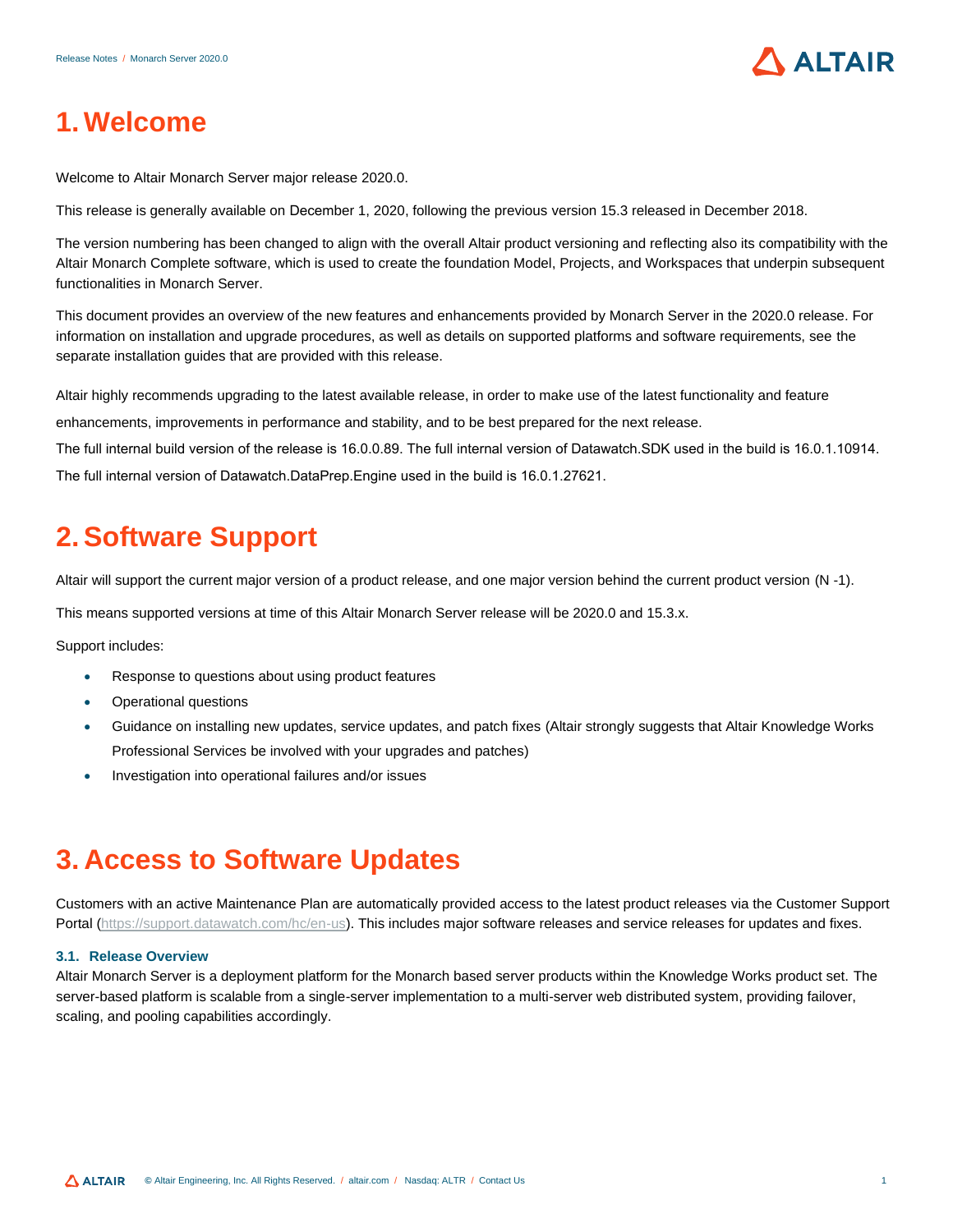

Altair Monarch Server consists of three products:

- Content Server
	- o Traditional Enterprise Server
	- o Filing, storage, retrieval
- **Automator** 
	- o Traditional Data Pump Engine
	- o Project Editor
	- o Visual Process Editor
- Report Mining Server (RMS)
	- o 'Overlaying' Content Server' functionality on top of an existing Content Management System

Altair Monarch Server 2020.0 continues the paths to

- Simplify providing a centralized browser-based report warehouse with rich data extraction/manipulation/export capabilities;
- The automation of data preparation based on Altair Monarch Workspaces and Models;
- Enhancing the user experience of existing Content Management Systems by enabling richer interactions with compatible report content and enabling rich data extraction/manipulation/export capabilities.

Enhancements in the general user experience are added to process definitions, and improvements are made for data connectivity and exports. There are also a few additions in data connections following the additions in Altair Monarch Complete 2020.0.

Additionally, a few general enhancements are included in this release related to upgrades and for improved performance.

Finally, a code scan for vulnerability issues was run to ensure no significant risks for security breaches where apparent and appropriate remedial work to address issues accordingly.

### <span id="page-3-0"></span>**4. Release Benefits**

This document is divided into the major areas where improvements and additions of new features provide significant benefits to the users of Altair Monarch Server 2020.0.

Summary of changes/new features are as follows:

- Installation and upgrade
- Updated UI
- Altair Monarch Complete SDK/Engine alignment
- Reduced risk for security breaches
- Bug fixes and improvements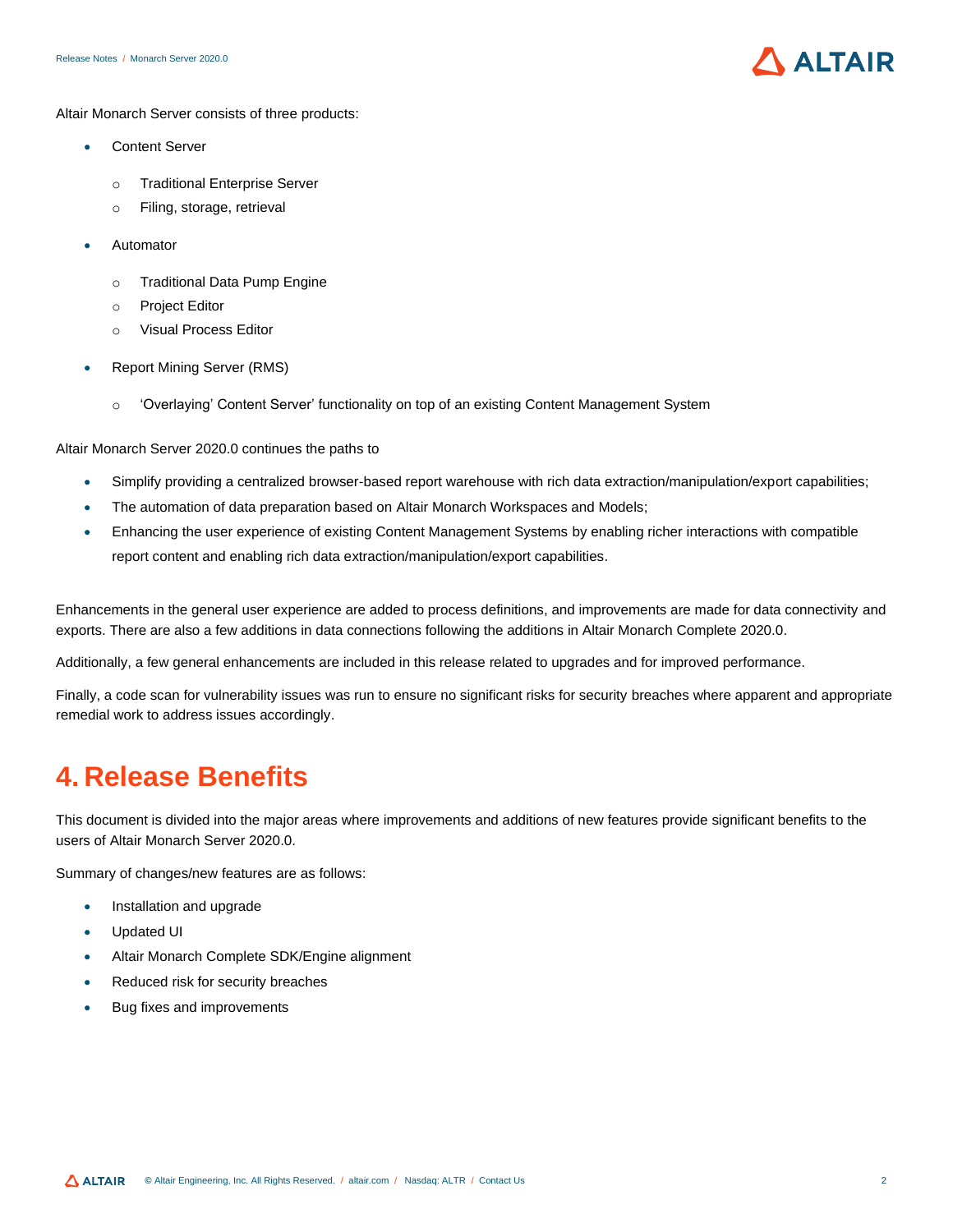

#### <span id="page-4-0"></span>**4.1. Installation and Upgrade**

Support for deprecated and newer technologies is reflected in this release. Altair Monarch Server supports the following:

- Windows Server 2016 and 2019 with .NET Framework 4.7.2
- Compatible database engines, namely, SQL Server 2016, 2017, and 2019
- SQL Server LocalDB 2017 for relevant deployments

**NOTE:** Lower versions of Windows Server, SQL Server, .NET Framework, and LocalDB are no longer supported. Future versions of these components may have support provisioned as part of future minor/patch releases. Any queries in this regard can be directed to Altair Knowledge Works Support [\(https://www.altair.com/knowledge-works-support/\)](https://www.altair.com/knowledge-works-support/)

#### <span id="page-4-1"></span>**4.2. Updated UI**

Altair Monarch Server has an updated UI in line with the Altair branding. This is visible primarily in the Content Server, Automator & RMS website UI's and in the 2020.0 product documentation.

| [D] MONARCH SERVER<br>Managing, Consuming and Analyzing Information to Get the Whole Story <sup>ne</sup><br>@ Datawatch Corporation 2010-2019. All rights reserved. |  |  |                          | <b>BEREIT</b><br>Administration<br>Monarch Server 15.3.9 |                  |                                        |                                       |                                                                              |     |          |
|---------------------------------------------------------------------------------------------------------------------------------------------------------------------|--|--|--------------------------|----------------------------------------------------------|------------------|----------------------------------------|---------------------------------------|------------------------------------------------------------------------------|-----|----------|
|                                                                                                                                                                     |  |  | <b>Color</b><br>$\equiv$ | $\sim$<br>÷<br>$\overline{\phantom{a}}$                  | $\sim$<br>÷<br>÷ | <b>Service</b><br>÷<br>$\equiv$<br>$=$ | ۰<br>$\frac{1}{2}$<br>$\equiv$<br>$=$ | -<br>$\frac{1}{2}$<br>$\overline{ }$<br>$\equiv$<br>$\overline{\phantom{a}}$ | $=$ | 95.3.6.2 |

*Figure 1 Monarch Server 15.3 Logon Figure 2 Monarch Server 2020.0 Logon*

| <b>D</b> MONARCH SERVER      |                               |                          |  |  |
|------------------------------|-------------------------------|--------------------------|--|--|
| <b>Hame</b>                  |                               |                          |  |  |
| <b>My Home</b>               | <b>Contest System</b>         |                          |  |  |
| <b>Content System</b>        | · Shown                       | - Maintenance            |  |  |
| Astoriator                   | · Document Management         | - Document Rebleval      |  |  |
| <b>RMS</b>                   | · Transfer                    |                          |  |  |
| Portlets                     | Astronator                    |                          |  |  |
|                              | 1 Sanner Status               | - Standard Processes     |  |  |
| <b>Sorver Library</b>        | 1 Visual Processes            | · Connection Definitions |  |  |
| <b>Rights and Privileges</b> | <b>RMS</b>                    |                          |  |  |
| <b>System Settings</b>       | · Content Recognition Parks   |                          |  |  |
| <b>News</b>                  | <b>Portland</b>               |                          |  |  |
| <b>System Reports</b>        | · Potters                     | - Portlet Groups         |  |  |
| Hills advanced salicits      | Servor Library                |                          |  |  |
|                              | · Estima                      | - Freeds                 |  |  |
|                              | $-$ Madels                    | - Innatatos              |  |  |
|                              | · Hollands                    | - Change Lists           |  |  |
|                              | 1 Exit Edits                  |                          |  |  |
|                              | <b>Digitis and Privileges</b> |                          |  |  |
|                              | · Decority Provider           | - Roles                  |  |  |
|                              | · Line Streets                | $-$ 13465                |  |  |
|                              | . Document State Groups       |                          |  |  |
|                              | System Seklega                |                          |  |  |
|                              | · System Preferences          | · Vital/Palta            |  |  |
|                              | . Locale Management           | · These Management       |  |  |
|                              | · Ensencess Converters        | . EuR. Schedules, Edito  |  |  |
|                              | Nown.                         |                          |  |  |
|                              | · Nova management             |                          |  |  |
|                              | <b>System Reports</b>         |                          |  |  |

*Figure 3 Monarch Server 15.3 Admin Home Page Figure 4 Monarch Server 2020.0 Admin Home Page*

|        | <b>Tilling St</b>                                                       |                   |                                                                  |               |             |             |             |               |             |                         |                                                                        |                 |             |
|--------|-------------------------------------------------------------------------|-------------------|------------------------------------------------------------------|---------------|-------------|-------------|-------------|---------------|-------------|-------------------------|------------------------------------------------------------------------|-----------------|-------------|
|        | Altair <sup>®</sup> Monarch <sup>®</sup><br><b>Server</b>               |                   | Administration<br>Manasch Server 2020 RC1<br>Usemana<br>Pessenge |               |             |             |             |               |             |                         |                                                                        |                 |             |
|        | Managing, Consuming and Analyzing Information to Get<br>the Whole Story |                   |                                                                  | <b>San In</b> |             |             |             |               |             |                         |                                                                        |                 |             |
|        |                                                                         | $\sim$            | $\sim$<br>×                                                      | $\sim$<br>π   | $\sim$<br>÷ | $\sim$<br>π | $\sim$<br>π | $\sim$<br>π   | $\sim$<br>π | $\sim$<br>$\frac{1}{2}$ | $\sim$<br>π                                                            | ÷<br>Ξ          | $\sim$<br>š |
| ۰      | $\sim$                                                                  |                   |                                                                  | m             | π           | ÷           | $\equiv$    | $\equiv$      | m           | $\frac{1}{2}$           | m                                                                      | 面               | š           |
| ż      | $\sim$                                                                  |                   |                                                                  |               | π           | Ξ<br>Ξ      | Ξ           | $\frac{1}{2}$ | π           | $\frac{1}{2}$           | π<br>Ξ                                                                 | ÷               | ŧ           |
| ۰      | $\sim$<br>$\sim$                                                        | Ξ<br>$\mathbb{R}$ |                                                                  | <b>TEL</b>    |             |             | ۰           | Ξ             | Ξ           | Ξ                       |                                                                        | ×<br><b>COL</b> |             |
| ÷<br>÷ |                                                                         |                   |                                                                  |               |             |             |             |               |             |                         | venion 2820 0   0 Datavatch Corporation 2019-2029. An rights received. |                 |             |

| Altair <sup>®</sup> Monarch <sup>®</sup> Server |                                      | J. Manach Serve 2020 RCI - Welcome Administrator - Login time 12:23 40798 - 2020 8 - 12 About - 11 Help - 0- End Services |  |
|-------------------------------------------------|--------------------------------------|---------------------------------------------------------------------------------------------------------------------------|--|
| Hotel                                           |                                      |                                                                                                                           |  |
| My Home                                         | <b>Contest System</b>                |                                                                                                                           |  |
| . Content System                                | 2009                                 | <b>Mander and</b>                                                                                                         |  |
| » Automator                                     | <b>Document Management</b>           | Document Fellowid                                                                                                         |  |
| $-8MS$                                          | <b>Taxable</b>                       |                                                                                                                           |  |
| » Portiers                                      | Automator                            |                                                                                                                           |  |
| . Server Library                                | Sener Stetes                         | <b>Standard Processes</b>                                                                                                 |  |
| . Rights and Privileges                         | <b><i><u>COLACTY CORRESS</u></i></b> | Connection Definitions                                                                                                    |  |
| . System Senings                                | mars.                                |                                                                                                                           |  |
| » News                                          | Contest Recordion Rules              |                                                                                                                           |  |
| . System Reports                                | <b>Portich</b>                       |                                                                                                                           |  |
| <b>1944 Advanced Astors</b>                     | <b>Public</b>                        | Portel Orauca                                                                                                             |  |
|                                                 | Server Library                       |                                                                                                                           |  |
|                                                 | Estern                               | <b>Projects</b>                                                                                                           |  |
|                                                 | Models                               | Services                                                                                                                  |  |
|                                                 | <b>Workstaces</b>                    | Change Lisb                                                                                                               |  |
|                                                 | <b>bates</b>                         |                                                                                                                           |  |
|                                                 | <b>Rights and Privileges</b>         |                                                                                                                           |  |
|                                                 | Security Provider                    | Solen                                                                                                                     |  |
|                                                 | <b>VAN SIGMA</b>                     | 33443                                                                                                                     |  |
|                                                 | <b>Coursest State Groups</b>         |                                                                                                                           |  |
|                                                 | System Settings                      |                                                                                                                           |  |
|                                                 | <b>System Preferences</b>            | <b>Virtual Partia</b>                                                                                                     |  |
|                                                 | <b>Lacan Matagement</b>              | Theme Massownerd                                                                                                          |  |
|                                                 | Pumpung Constitute                   | <b>Bulk Schedules Edito</b>                                                                                               |  |
|                                                 | the control                          |                                                                                                                           |  |

### <span id="page-4-2"></span>**4.3. Altair Monarch Complete SDK/Engine Alignment**

Altair Monarch Complete 2020.0 was released in June 2020.

Altair Monarch Complete 2020.0.1 was released in August 2020, providing a number of fixes to the Classic and Data Prep Studio engines.

To align with the desktop tools, Altair Monarch Server 2020.0 makes use of the Altair Monarch Complete 2020.0.1 engines accordingly (also referred to as the Monarch Classic and Data Prep Studio SDK's).

It is important to ensure desktop and server components are of a common version to avoid issues with models/projects/workspaces generated in the desktop product and subsequently used in server product(s). The version of the Engine/SDK is provided as part of Altair Monarch Server's minor releases and patch release notes. They should be checked to ensure commonality between products accordingly. Altair Knowledge Works Support can provide further assistance if required [\(https://www.altair.com/knowledge-works](https://www.altair.com/knowledge-works-support/)[support/\)](https://www.altair.com/knowledge-works-support/).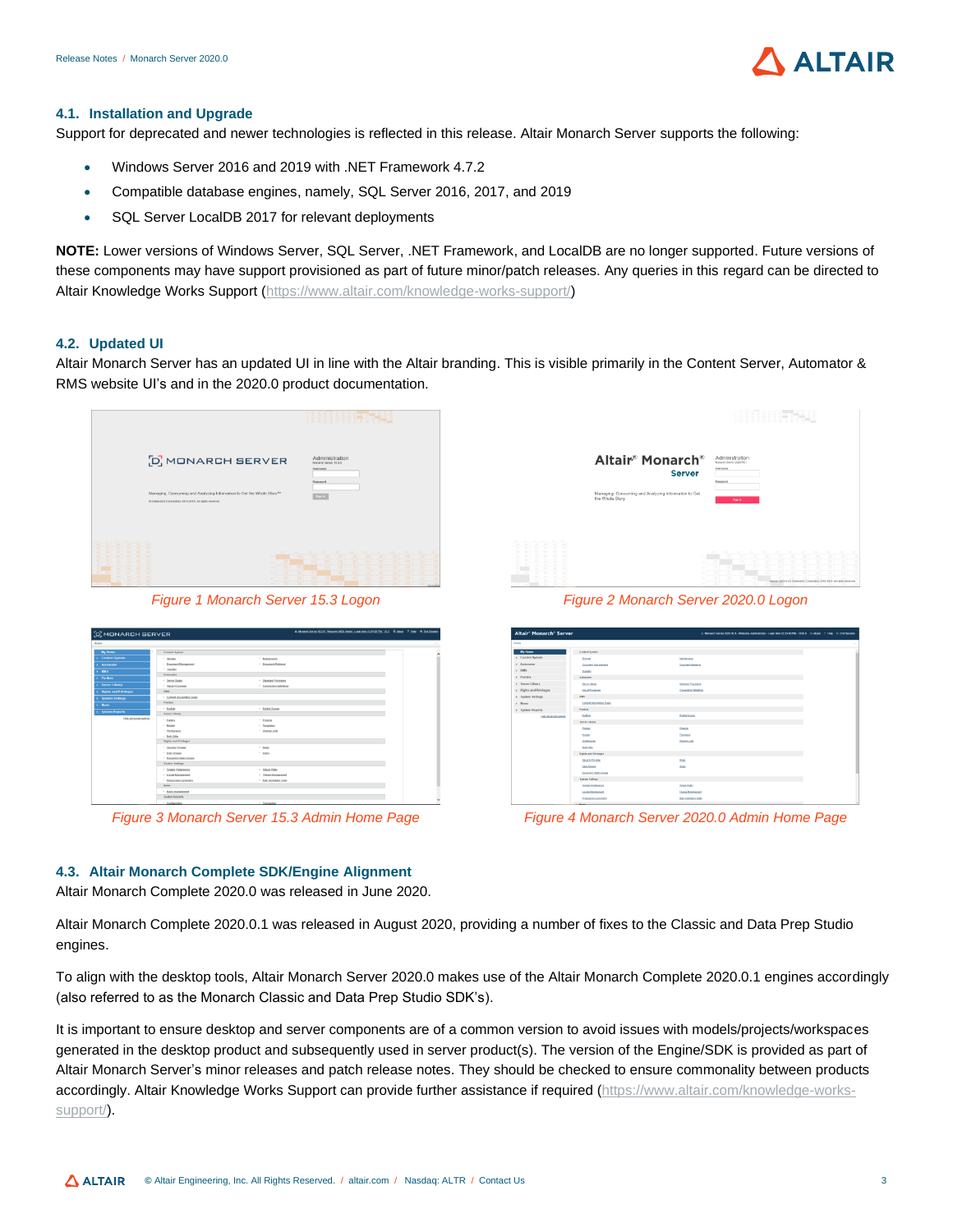

#### <span id="page-5-0"></span>**4.4. Reduced Risk for Security Breaches**

Regular review of the software eliminates the risk of having vulnerabilities exposed. The code scans performed on Altair Monarch Server permit deployments to more easily comply with major regulatory requirements and industry standards.

A vulnerability code scan was performed on Altair Monarch Server 2020.0 by using Veracode Static Scan, which is considered one of the most effective ways to eliminate software flaws. Altair Monarch Server complies with Veracode Level VL3+SCA, and all relevant issues found and classified as high or medium were fixed (DST-2304).

#### <span id="page-5-1"></span>**4.5. Bug Fixes and Improvements**

Altair Monarch Server is maintained in a cumulative manner. Latest patch will also include all items from previous patches, resulting in only the latest patch being required to benefit from the newest and previous addresses items.

Issues identified in one supported version are reviewed to see if a fix is required to other supported versions; for example, an issue in 15.3 might result in the same fix in 2020.0, or vice versa, assuming that the issue/resolution is common to both.

The items addressed as part of this release are as follows

#### 4.5.1. General Fixes/Improvements

| <b>Category</b> | <b>Ref</b>      | <b>Monarch Server Issue Summary</b>                                                                                              |
|-----------------|-----------------|----------------------------------------------------------------------------------------------------------------------------------|
| <b>Bug</b>      | <b>DST-1999</b> | CLONE - Receiving "Unable to open channel" accessing MSAdmin web site after removing Automator Modules<br>from the configuration |
| <b>Bug</b>      | <b>DST-2090</b> | MSAdmin: script error with assign-control-sorter-container                                                                       |
| <b>Bug</b>      | <b>DST-2332</b> | Error (-2147023293) occurred during installation using Single Server                                                             |
| <b>Bug</b>      | <b>DST-2340</b> | Warning that another app use app.log appears during removing app                                                                 |
| <b>Bug</b>      | <b>DST-2380</b> | Chrome: fix styles for disabled fields                                                                                           |
| <b>Bug</b>      | <b>DST-2405</b> | System Reports are displayed with errors                                                                                         |
| <b>Bug</b>      | <b>DST-2411</b> | Administrator right should not to be requested to run MonarchServerv2020x64.msi                                                  |
| <b>Bug</b>      | <b>DST-2431</b> | Impossible to use Enter key on the dialog forms                                                                                  |
| <b>Bug</b>      | <b>DST-2432</b> | UI: Error executing when trying to login as locked user with Incorrect Password                                                  |
| <b>Bug</b>      | <b>DST-2437</b> | Server Library: revisions aren't displayed in IE11 browser                                                                       |
| <b>Bug</b>      | <b>DST-2452</b> | Configurator: logs are empty                                                                                                     |
| <b>Bug</b>      | <b>DST-2453</b> | There is error "Package hash does not match" when you try to install app without the ISSetupPrerequisites folder                 |
| <b>Bug</b>      | <b>DST-2455</b> | Unable to perform upgrade of distributed installation on a machine that contains only the Agent Service                          |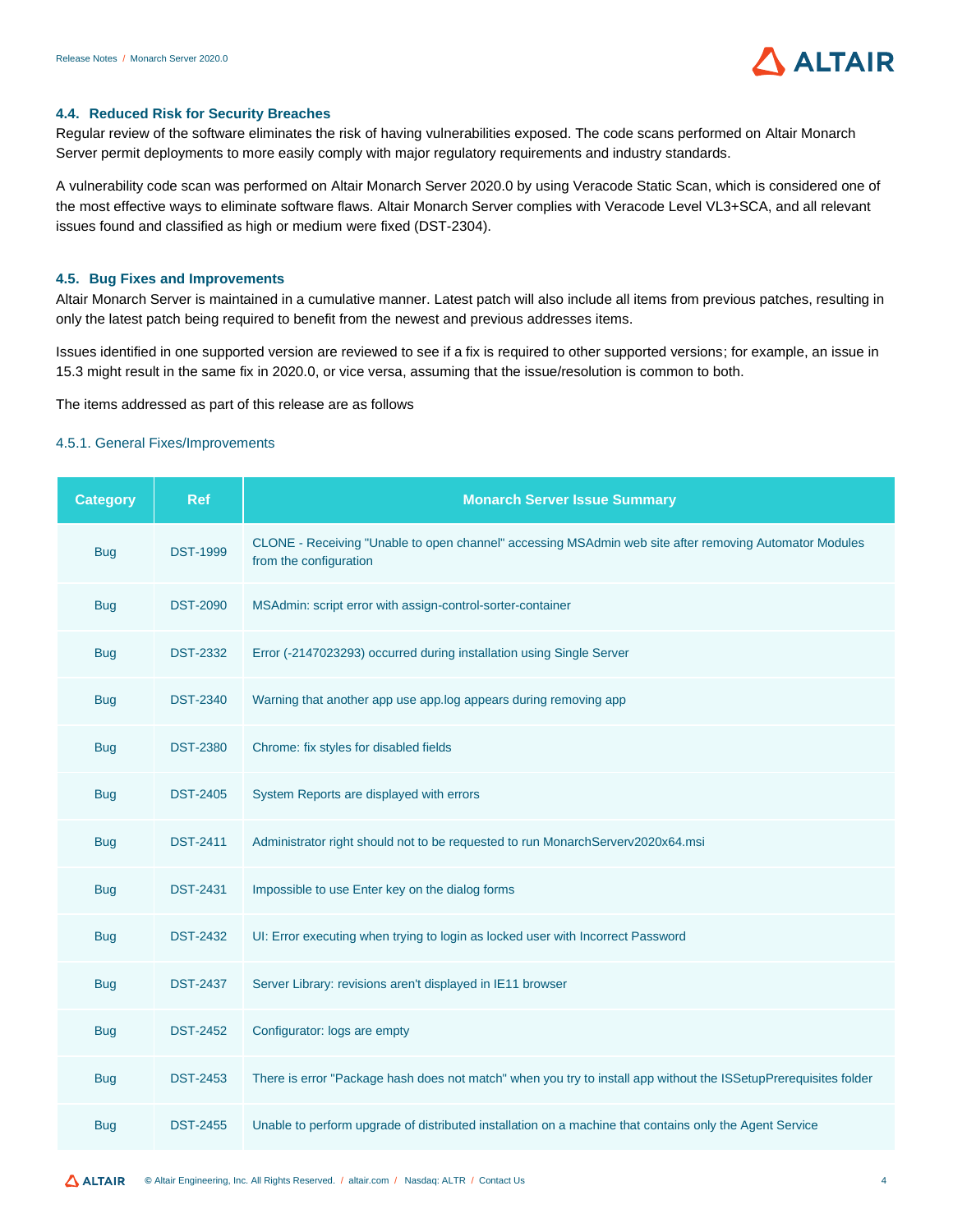

| <b>Category</b>    | <b>Ref</b>      | <b>Monarch Server Issue Summary</b>                                               |
|--------------------|-----------------|-----------------------------------------------------------------------------------|
| Improvement        | <b>DST-1953</b> | Include Full Name in the Users list                                               |
| Improvement        | <b>DST-2020</b> | Alert users when license is about to expire                                       |
| Improvement        | <b>DST-2189</b> | CLONE - Add AD Groups cache and truncate data if it's big                         |
| Improvement        | <b>DST-2299</b> | Make LDAP port configurable                                                       |
| Improvement        | <b>DST-2313</b> | Doc: Installation doc should tell users to Unblock installer after downloading it |
| Improvement        | <b>DST-2360</b> | <b>CLONE</b> - Improve logging                                                    |
| <b>New Feature</b> | <b>DST-2066</b> | Add Support for Windows 2019 Server                                               |

### <span id="page-6-0"></span>4.5.2. Automator Fixes/Improvements

| <b>Category</b> | <b>Ref</b>      | <b>Automator Issue Summary</b>                                                                                                              |
|-----------------|-----------------|---------------------------------------------------------------------------------------------------------------------------------------------|
| <b>Bug</b>      | <b>DST-1956</b> | VPD: DataPumpDispatcherServiceHost module terminated unexpectedly during the Canceling Visual process with<br>Swarm connection              |
| <b>Bug</b>      | <b>DST-1998</b> | CLONE - List of processes becomes inaccessible if a process has a single quote character in the name (grayed<br>out showing Loading status) |
| <b>Bug</b>      | <b>DST-2032</b> | CLONE - References, Imports is duplicating when opened                                                                                      |
| <b>Bug</b>      | <b>DST-2036</b> | VPD: Visual process cannot be deleted if the process script has references                                                                  |
| <b>Bug</b>      | <b>DST-2037</b> | VPD: Process script declaration and references are deleted into old process after Save it as a new one                                      |
| <b>Bug</b>      | <b>DST-2047</b> | Name column is not auto resized if same process has name with special symbols                                                               |
| <b>Bug</b>      | <b>DST-2048</b> | Security issue: It shouldn't be possible to run any scripts from the process name.                                                          |
| <b>Bug</b>      | <b>DST-2065</b> | CLONE - Update and Append option in Automator should not be available even in IE                                                            |
| <b>Bug</b>      | <b>DST-2072</b> | Standard process: hide "Previous", "Go to process", "Next" buttons at Show Log page from Run Script                                         |
| <b>Bug</b>      | <b>DST-2077</b> | CLONE - Automator visual process stuck in running state with sync node not ready yet error                                                  |
| <b>Bug</b>      | <b>DST-2079</b> | CLONE - Summary export to delimited file generates two .csv extensions                                                                      |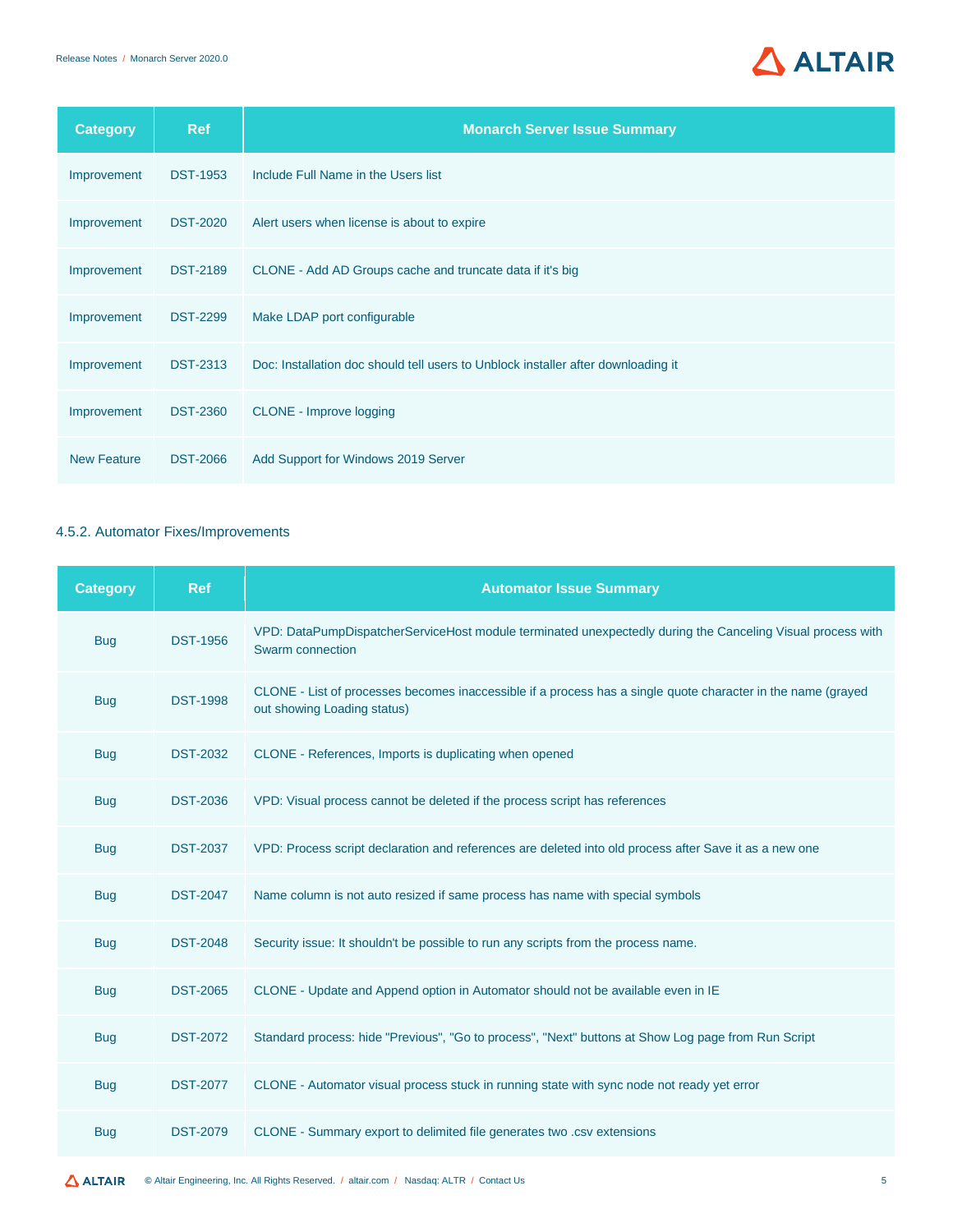

| <b>Category</b> | <b>Ref</b>      | <b>Automator Issue Summary</b>                                                                                                                                                                                                         |
|-----------------|-----------------|----------------------------------------------------------------------------------------------------------------------------------------------------------------------------------------------------------------------------------------|
| <b>Bug</b>      | <b>DST-2087</b> | CLONE - Security keyword is not working in Dynamic Login                                                                                                                                                                               |
| <b>Bug</b>      | <b>DST-2093</b> | VPD: there is alert with error when importing process with database input that has named path in the data source<br>field                                                                                                              |
| <b>Bug</b>      | <b>DST-2099</b> | CLONE - Automator 15.3 does not save password for ODBC connection causing process failure                                                                                                                                              |
| <b>Bug</b>      | <b>DST-2106</b> | Notification error for Automator Light User if there is Exception Dates                                                                                                                                                                |
| <b>Bug</b>      | <b>DST-2107</b> | Processes are not started if there is Exception Date                                                                                                                                                                                   |
| <b>Bug</b>      | <b>DST-2112</b> | CLONE - Automator 15.3.2 does not display "First value of field" option for macro                                                                                                                                                      |
| <b>Bug</b>      | <b>DST-2114</b> | Automator - Schedules: it's not possible to sort by Process Name                                                                                                                                                                       |
| <b>Bug</b>      | <b>DST-2117</b> | Error occurred during updating Database with a Global Visual Process                                                                                                                                                                   |
| <b>Bug</b>      | <b>DST-2125</b> | Project Editor: Project Information print page is empty                                                                                                                                                                                |
| <b>Bug</b>      | <b>DST-2128</b> | It's impossible Replace Schedules from System Settings/Bulk Schedules Edits for Visual processes                                                                                                                                       |
| <b>Bug</b>      | <b>DST-2138</b> | CLONE - Issue with references and imports in Visual Processes                                                                                                                                                                          |
| <b>Bug</b>      | <b>DST-2141</b> | CLONE - Importing a Visual Process returns error BLToolkit.Data.DataException Error                                                                                                                                                    |
| <b>Bug</b>      | <b>DST-2143</b> | CLONE - After applying patch 15.0.10, Retries option in Standard process is not working as expected                                                                                                                                    |
| <b>Bug</b>      | <b>DST-2145</b> | CLONE - Changing host name in a workspace connection definition using bulk edit failing with the "Value cannot<br>be null" error                                                                                                       |
| <b>Bug</b>      | <b>DST-2156</b> | Google Analytics, SQL, OLEDB Edit table view doesn't display as expected in Chrome                                                                                                                                                     |
| <b>Bug</b>      | <b>DST-2158</b> | VPD: Logs Process Events are not displayed for Automator User and Automator Light User.                                                                                                                                                |
| <b>Bug</b>      | <b>DST-2168</b> | VPD: error "Object reference not set to an instance of an object" when try to Load table for Oracle or SQL<br>workspaces after updated Datawatch.DataPrep.Engine to 15.4.0.22357.                                                      |
| <b>Bug</b>      | <b>DST-2185</b> | VPD: zip-file doesn't contain path to export file if you use "Store directory path" checkbox                                                                                                                                           |
| <b>Bug</b>      | <b>DST-2193</b> | VPD: incorrect name for one of export file types                                                                                                                                                                                       |
| <b>Bug</b>      | <b>DST-2199</b> | CLONE - The following error: "BLToolkit.Data.DataException: There is already an open DataReader associated<br>with this Command which must be closed first" causing DataPumpDispatcherServiceHost.exe fails with unhanded<br>exception |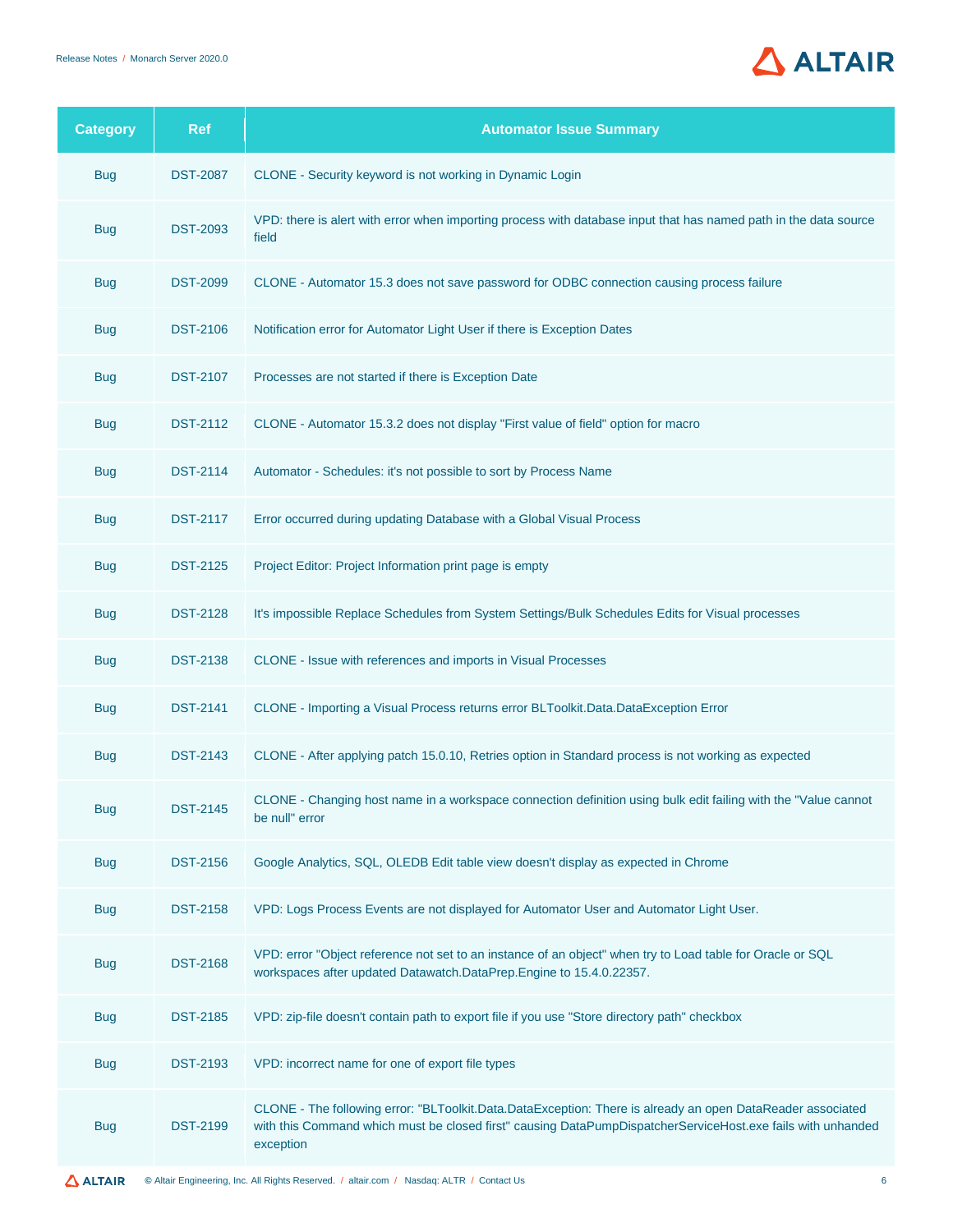

| <b>Category</b> | <b>Ref</b>      | <b>Automator Issue Summary</b>                                                                                                                                                           |
|-----------------|-----------------|------------------------------------------------------------------------------------------------------------------------------------------------------------------------------------------|
| <b>Bug</b>      | <b>DST-2200</b> | VPD: it's possible to save template without items                                                                                                                                        |
| <b>Bug</b>      | <b>DST-2214</b> | Table PumpNamedPaths is not created in build steps for version 15.3.0 through 15.3.5                                                                                                     |
| <b>Bug</b>      | <b>DST-2226</b> | CLONE - Automator 15.3.5 cannot export summary to excel in second export                                                                                                                 |
| <b>Bug</b>      | <b>DST-2232</b> | CLONE - Performance of specific long visual process flow degrades from 25 second to over two hours after<br>upgrade from 14.3 (7) to 15.3.(5)                                            |
| <b>Bug</b>      | <b>DST-2233</b> | If a Database input object is mapped to a workspace load plan, and when the DOR number was changed in the<br>manifest file, the process could not pick the file from the database input. |
| <b>Bug</b>      | <b>DST-2242</b> | CLONE - Automator File Burster failed when using UNC path in Destination Path settings                                                                                                   |
| <b>Bug</b>      | <b>DST-2243</b> | It's not possible to open process with Database input and NamedPath "Browse from root" option                                                                                            |
| <b>Bug</b>      | <b>DST-2245</b> | DataPrep Export: it's not possible to save and export Summary with empty Measure                                                                                                         |
| <b>Bug</b>      | <b>DST-2247</b> | VPD: imported process is completed with error about old named path if you run the process from list of visual<br>processes                                                               |
| <b>Bug</b>      | <b>DST-2258</b> | CLONE - Standard process with summary export completed with an error if you selected the "Bulk Behavior for<br>OleDb" checkbox                                                           |
| <b>Bug</b>      | <b>DST-2271</b> | CLONE - "Hourly" schedule is being scheduled one hour behind the specified time in standard and visual<br>processes independent from time zone or DL saving                              |
| <b>Bug</b>      | <b>DST-2273</b> | CLONE - When the Database Inputs data source is .csv file, and the Change button is selected, no fields are<br>shown in the Sources Filter.                                              |
| <b>Bug</b>      | <b>DST-2274</b> | VPD: script error when try to duplicate Swarm Input, Visual Process or Standard Process items                                                                                            |
| <b>Bug</b>      | <b>DST-2276</b> | Scheduled process to run weekly are skipping 30th & 31st of December 2019                                                                                                                |
| <b>Bug</b>      | <b>DST-2277</b> | Visual process ODBC export to Snowflake failing with "The OdbcType enumeration value, 0, is invalid. Parameter<br>name: OdbcType"                                                        |
| <b>Bug</b>      | <b>DST-2288</b> | DataPrep Export - Fixed text: there is a script error when you press Column sizes button                                                                                                 |
| <b>Bug</b>      | <b>DST-2295</b> | VPD: It's not possible to replace Database Input (csv) for Workspace                                                                                                                     |
| <b>Bug</b>      | <b>DST-2322</b> | CLONE - Export with bulk update option creates different results than not bulk export with precision of 0.01                                                                             |
| <b>Bug</b>      | <b>DST-2324</b> | CLONE - After upgrade from 12.X version to 15.3 bulk edit logs user off abruptly from the application when<br>searching "Standard processes"                                             |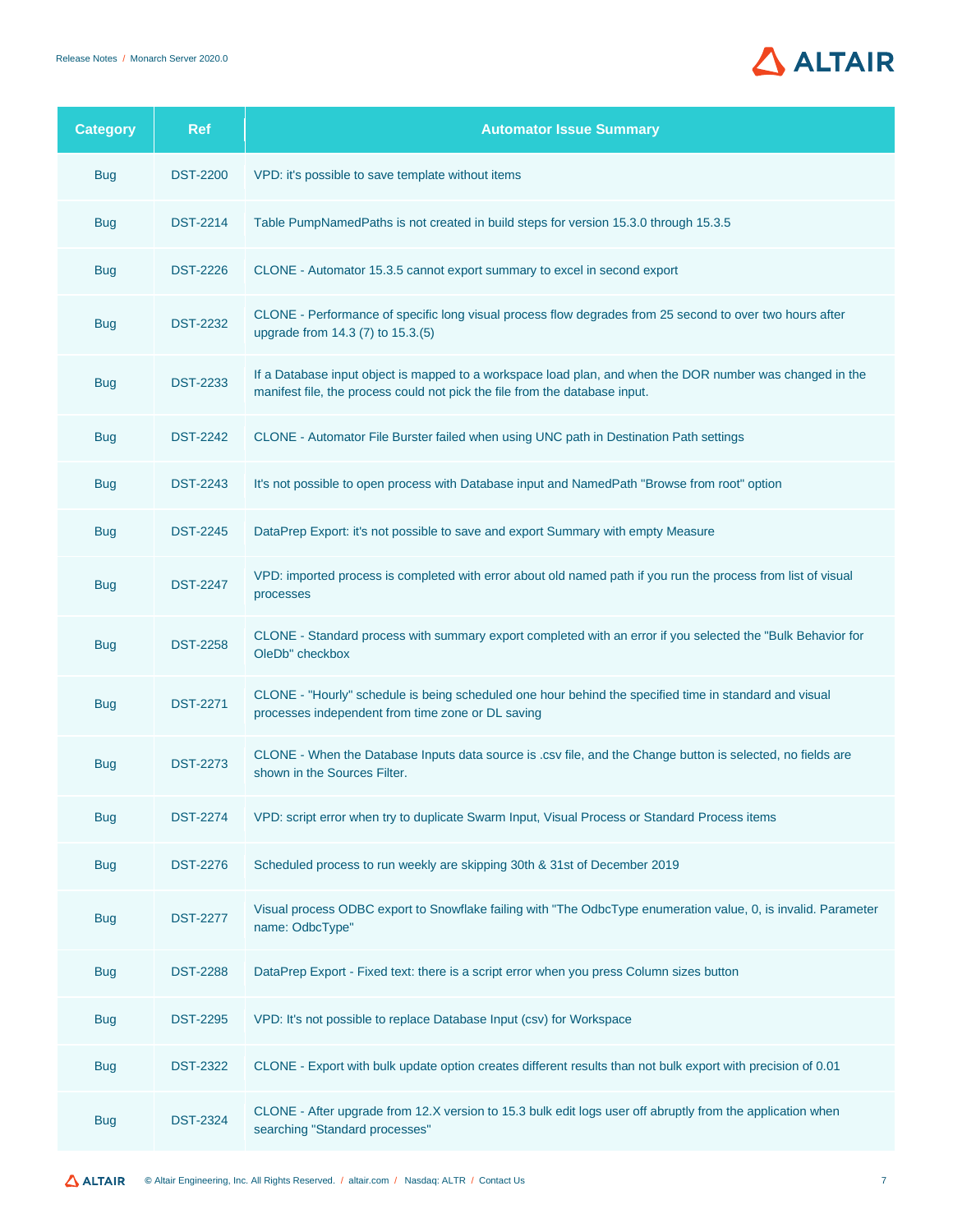

| <b>Category</b> | <b>Ref</b>      | <b>Automator Issue Summary</b>                                                                                                            |
|-----------------|-----------------|-------------------------------------------------------------------------------------------------------------------------------------------|
| <b>Bug</b>      | <b>DST-2335</b> | Inadequate error reporting on bad business day entry                                                                                      |
| <b>Bug</b>      | <b>DST-2338</b> | Prerequisite error occurred during installation If SQL Server LocalDB isn't 12 version.                                                   |
| <b>Bug</b>      | <b>DST-2351</b> | VPD: incorrect default drilling level for summary DataPrep Export                                                                         |
| <b>Bug</b>      | <b>DST-2364</b> | Manifest Monitoring on Standard Process using Runtime Parameter is not working                                                            |
| <b>Bug</b>      | <b>DST-2378</b> | Not possible to open properties for DataPrep Export item for existing processes in Internet Explorer 11                                   |
| <b>Bug</b>      | <b>DST-2379</b> | Not possible to import a Visual Process in Chrome and Chromium                                                                            |
| <b>Bug</b>      | <b>DST-2401</b> | UI: Error executing when using Incorrect Username or Password                                                                             |
| <b>Bug</b>      | <b>DST-2408</b> | "This field is required." message overlaps the folder icon                                                                                |
| <b>Bug</b>      | <b>DST-2410</b> | VPD: dataprep export is completed with error if you used workspace with plugin provider type                                              |
| <b>Bug</b>      | <b>DST-2412</b> | Unable to get account in workspace with Google Analytics Plugin                                                                           |
| <b>Bug</b>      | <b>DST-2419</b> | VPD: It's not possible to open imported visual process with DataPrep Export and publishing to tableau after Named<br><b>Paths Mapping</b> |
| <b>Bug</b>      | <b>DST-2420</b> | Automator Process Dependencies report is displayed with error if a standard process contains a project without a<br>model                 |
| <b>Bug</b>      | <b>DST-2421</b> | Cannot export to tableau server - "307 Temporary Redirect" error.                                                                         |
| <b>Bug</b>      | <b>DST-2422</b> | Error Message should be "There are no inputs for Load Plans "LoadPlan" when input file does not exist."                                   |
| <b>Bug</b>      | <b>DST-2423</b> | DataPrep Export selects 'Include Column Header' checkbox even if it is already saved unchecked                                            |
| <b>Bug</b>      | <b>DST-2427</b> | "Object reference not set to an instance of an object" error when no file input is defined                                                |
| <b>Bug</b>      | <b>DST-2443</b> | VPD: summary is not exposed in the Data Prep Export if input is join of pdf and xlsx files                                                |
| <b>Bug</b>      | <b>DST-2445</b> | UI - Visual Processes - Alerts: add checkbox search all files (.) and filter *.rss and *.xml for RSS Actions                              |
| <b>Bug</b>      | <b>DST-2446</b> | VPD - DataPrep Export: "Include password" checkbox is selected all time for "OLE DB and ODBC" Export Type                                 |
| <b>Bug</b>      | <b>DST-2451</b> | There is the "No Input File defined" warning for Knowledge Hub Input if a data source is selected                                         |
| <b>Bug</b>      | <b>DST-2459</b> | Server Library: Edit Table Info buttons are not clickable for Workspaces (except the last one)                                            |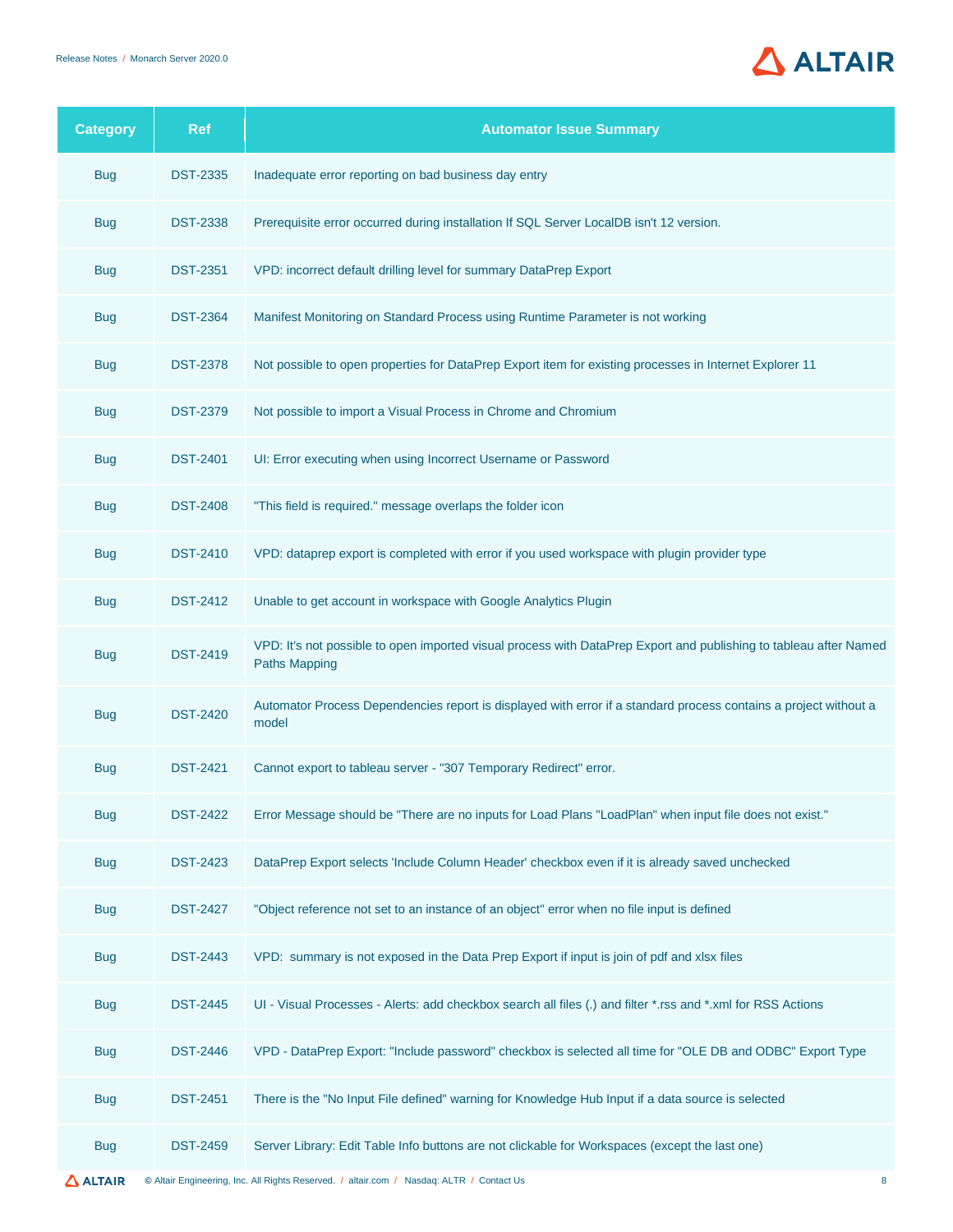

| <b>Category</b> | <b>Ref</b>      | <b>Automator Issue Summary</b>                                                                                                                     |
|-----------------|-----------------|----------------------------------------------------------------------------------------------------------------------------------------------------|
| <b>Bug</b>      | <b>DST-2460</b> | Error by type with SQL Server Plugin                                                                                                               |
| <b>Bug</b>      | <b>DST-2461</b> | Bad error message 'Value cannot be null. Parameter name: source" when Host Name unavailable (SQL Server<br>Plugin)                                 |
| <b>Bug</b>      | <b>DST-2463</b> | Load Plans are not available for Workspace with Join and SQL connections                                                                           |
| Improvement     | <b>DST-1912</b> | Audit Entity Actions report: It should be possible to get information about what was edited/added/deleted for Visual<br>process                    |
| Improvement     | <b>DST-2022</b> | Ability to assign Exception Date for individual process                                                                                            |
| Improvement     | <b>DST-2042</b> | CLONE - Make timeout configurable for bulk insert/update                                                                                           |
| Improvement     | <b>DST-2053</b> | CLONE - Make the Replace option for Path initially unchecked when uploading Model or Workspace                                                     |
| Improvement     | <b>DST-2054</b> | CLONE - Ability to change workspace input source to use Connection Definitions                                                                     |
| Improvement     | <b>DST-2057</b> | CLONE - Exception date does not allow to specify which process are assign to it, it is only honors category                                        |
| Improvement     | <b>DST-2058</b> | CLONE - Datawatch.ModulesManagement.Agent.exe.config file getting corrupted after server restart                                                   |
| Improvement     | <b>DST-2059</b> | CLONE - VPD: should be one email per each iteration of the Angoss export                                                                           |
| Improvement     | <b>DST-2060</b> | CLONE - Light user option to Create and Edit Schedule in User rights and privileges                                                                |
| Improvement     | <b>DST-2080</b> | Doc: add note for Named Path when option "Create folder allowed" unchecked                                                                         |
| Improvement     | <b>DST-2096</b> | CLONE - Add Selected File Existence Criteria to Standard Process job log or Project Information                                                    |
| Improvement     | <b>DST-2103</b> | Add Job ID column on Visual Process Job logs                                                                                                       |
| Improvement     | <b>DST-2105</b> | Bulk Edit on Visual Process Distribution not working                                                                                               |
| Improvement     | <b>DST-2115</b> | It shouldn't be possible to start the process by a Schedule, manually with Run button, or via the API if there is an<br>exception date.            |
| Improvement     | <b>DST-2118</b> | Automator Visual Process allows summary export only in CSV format                                                                                  |
| Improvement     | <b>DST-2132</b> | VPD: Add Selected File Existence Criteria to Visual Process Log                                                                                    |
| Improvement     | <b>DST-2146</b> | Workspace continues to use the table name used to create the workspace instead of following the Table Name<br>specified in the Database Input node |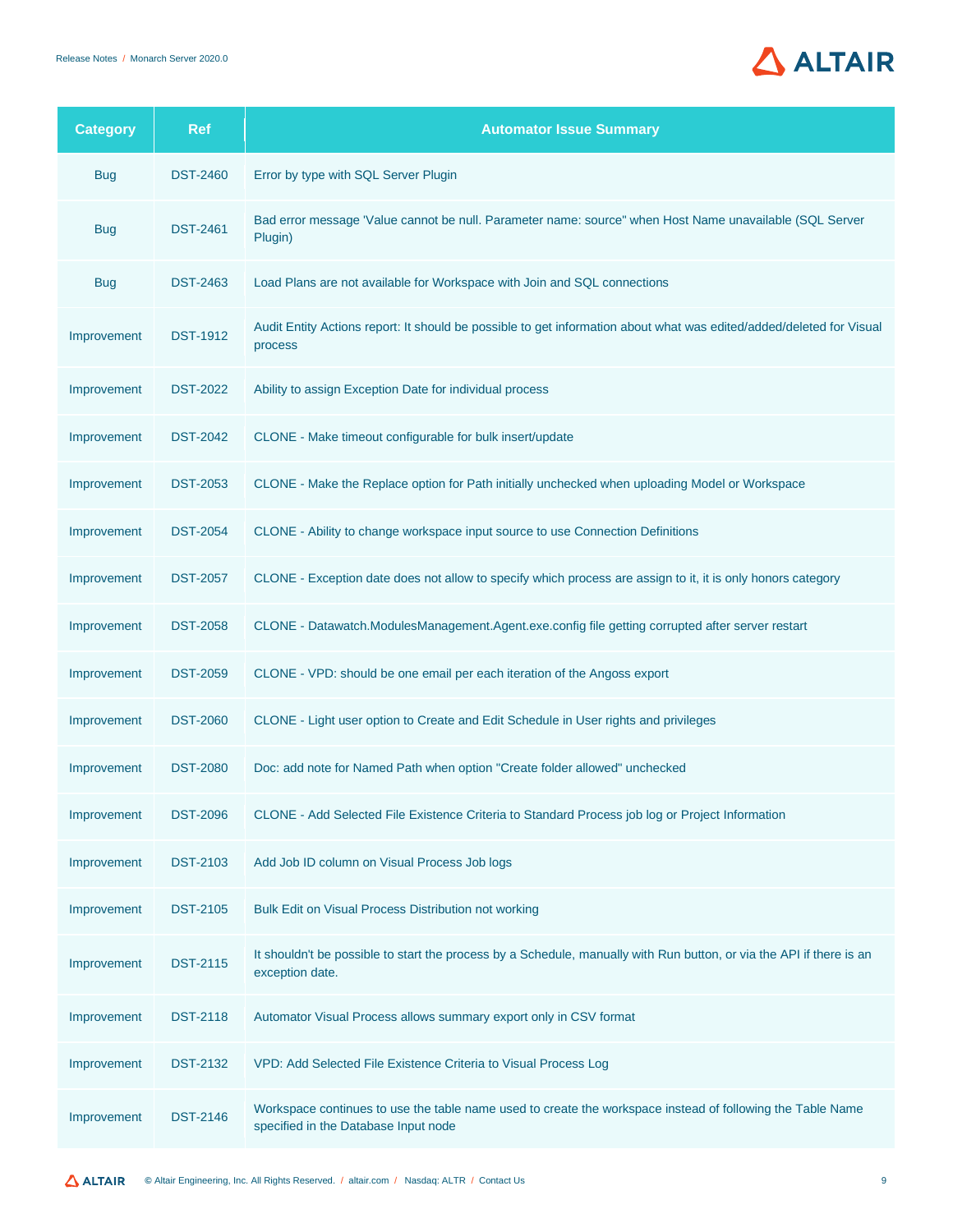

| <b>Category</b>    | <b>Ref</b>      | <b>Automator Issue Summary</b>                                                                                                                                                             |
|--------------------|-----------------|--------------------------------------------------------------------------------------------------------------------------------------------------------------------------------------------|
| Improvement        | <b>DST-2165</b> | Remove Watson integration - IBM has dropped support and it is no longer working                                                                                                            |
| Improvement        | <b>DST-2192</b> | CLONE - Add info about running or waiting schedules/jobs for standard processes into logs                                                                                                  |
| Improvement        | <b>DST-2205</b> | CLONE - VPD: Improve logs for Verify Workspace. Handle error "System.ArgumentOutOfRangeException: Index<br>was out of range"                                                               |
| Improvement        | <b>DST-2209</b> | CLONE - Create an option to use transaction for Bulk behavior                                                                                                                              |
| Improvement        | <b>DST-2217</b> | VPD: improve manifest for Workspace item. It should be possible to specify TableName in the manifest for Access,<br>ODBC, Excel.                                                           |
| Improvement        | <b>DST-2223</b> | CLONE - Verify Workspace: rename option from "greater than" to "greater than or equal to"                                                                                                  |
| Improvement        | <b>DST-2240</b> | CLONE - Automator Burster does not keep time stamp of source file in burst files.                                                                                                          |
| Improvement        | <b>DST-2244</b> | Specify drilling for summary DataPrep Export                                                                                                                                               |
| Improvement        | <b>DST-2248</b> | Light Automator user unable to invoke Visual Process API                                                                                                                                   |
| Improvement        | <b>DST-2260</b> | CLONE - Better message requested for error "Collection was modified; enumeration operation may not execute."                                                                               |
| Improvement        | <b>DST-2284</b> | Add hint for Database input item for Apply filter Option                                                                                                                                   |
| Improvement        | <b>DST-2294</b> | Request to certify Automator against SQL Server 2017 and 2019                                                                                                                              |
| Improvement        | <b>DST-2310</b> | Request to have the ability to do Data Prep Export to JSON in Automator                                                                                                                    |
| Improvement        | <b>DST-2315</b> | Standard Process fails with "Failed: The process specifies a combination of xprjs whose input specifications are<br>incompatible with each other" with "multiple projects per job" enabled |
| Improvement        | <b>DST-2326</b> | Doc: Screenshots in Online help for scripting are illegible                                                                                                                                |
| Improvement        | <b>DST-2377</b> | Add support for Excel XLSB inputs                                                                                                                                                          |
| Improvement        | <b>DST-2392</b> | Workspace: should be possible replace inputs for Excel Trapping Provider                                                                                                                   |
| Improvement        | <b>DST-2400</b> | CLONE - Fix "file in use" error                                                                                                                                                            |
| <b>New Feature</b> | <b>DST-1811</b> | Clone - Options for mapping of Named Path when importing process from another environment                                                                                                  |
| <b>New Feature</b> | <b>DST-2131</b> | CLONE - Option to clear Active Jobs/Processes queues from Server Status page                                                                                                               |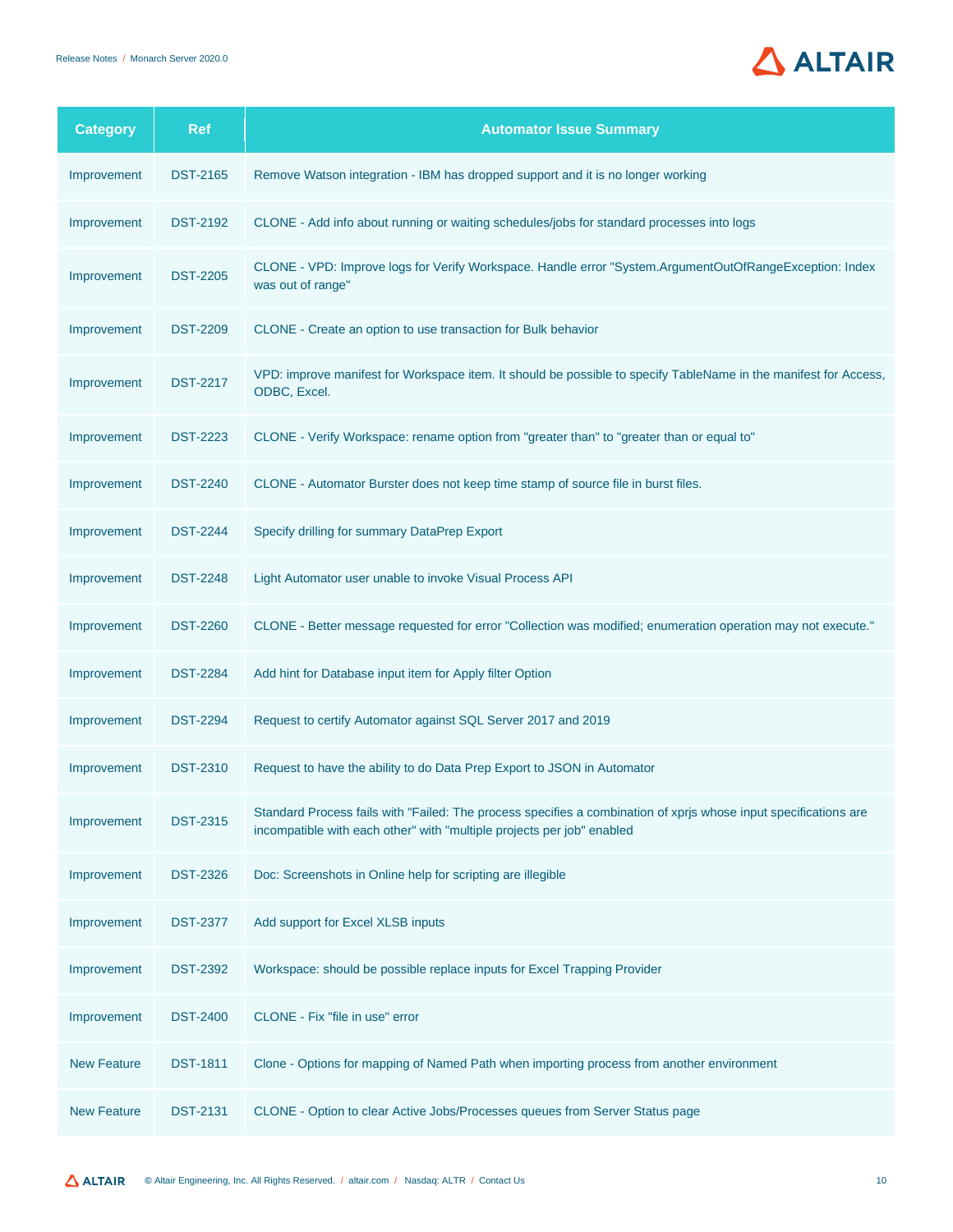

| <b>Category</b>    | <b>Ref</b>      | <b>Automator Issue Summary</b>                                                                             |
|--------------------|-----------------|------------------------------------------------------------------------------------------------------------|
| <b>New Feature</b> | <b>DST-2157</b> | Need to implement ability to support "Add filter option in Tables and Views tab" feature added in DPS 15.4 |
| <b>New Feature</b> | <b>DST-2172</b> | Option to change temp file location on Automator                                                           |

### <span id="page-12-0"></span>4.5.3. Content Server Fixes/Improvements

| <b>Category</b> | <b>Ref</b>      | <b>Summary</b>                                                                                                                                                    |
|-----------------|-----------------|-------------------------------------------------------------------------------------------------------------------------------------------------------------------|
| <b>Bug</b>      | <b>DST-2110</b> | CLONE - Ingestion fails with "The given key was not present in the dictionary" error when Report security rules are<br>configured on a document type              |
| <b>Bug</b>      | <b>DST-2178</b> | ESStyle-PDF views rendering differently after selecting a PDF export from the Document Search tab, viewing the<br>document, and then selecting a ESStyle-PDF view |
| <b>Bug</b>      | <b>DST-2311</b> | Pre-Mine failing withing the filing or maintenance process for specific model with error "Sequence contains more<br>than one matching element"                    |
| Improvement     | <b>DST-1987</b> | Provide available index id in a dropdown list for the available indexes when mapping index model indexes to a<br>monarch model indexes                            |
| Improvement     | <b>DST-2001</b> | CLONE - Filing task fails not logging correct failure status and does not provide useful information on cause of the<br>failure                                   |
| Improvement     | <b>DST-2016</b> | CLONE - Customer requested for the Document search result list to auto-resize and sort document "State" column<br>in MSClient                                     |
| Improvement     | <b>DST-2071</b> | CLONE - CS: Add ability to hide "Working List" by choice by using the configuration in MSAdmin                                                                    |
| Improvement     | <b>DST-2265</b> | CLONE - Improve memory management for GetEsStylePdf method                                                                                                        |

### <span id="page-12-1"></span>4.5.4. Report Mining Server Fixes/Improvements

| <b>Category</b> | <b>Ref</b>      | <b>Summary</b>                                             |
|-----------------|-----------------|------------------------------------------------------------|
| <b>Bug</b>      | <b>DST-2320</b> | News section is displayed incorrectly in RMSClient         |
| <b>Bug</b>      | <b>DST-2440</b> | RMSClient: it's impossible to save model via My Models tab |